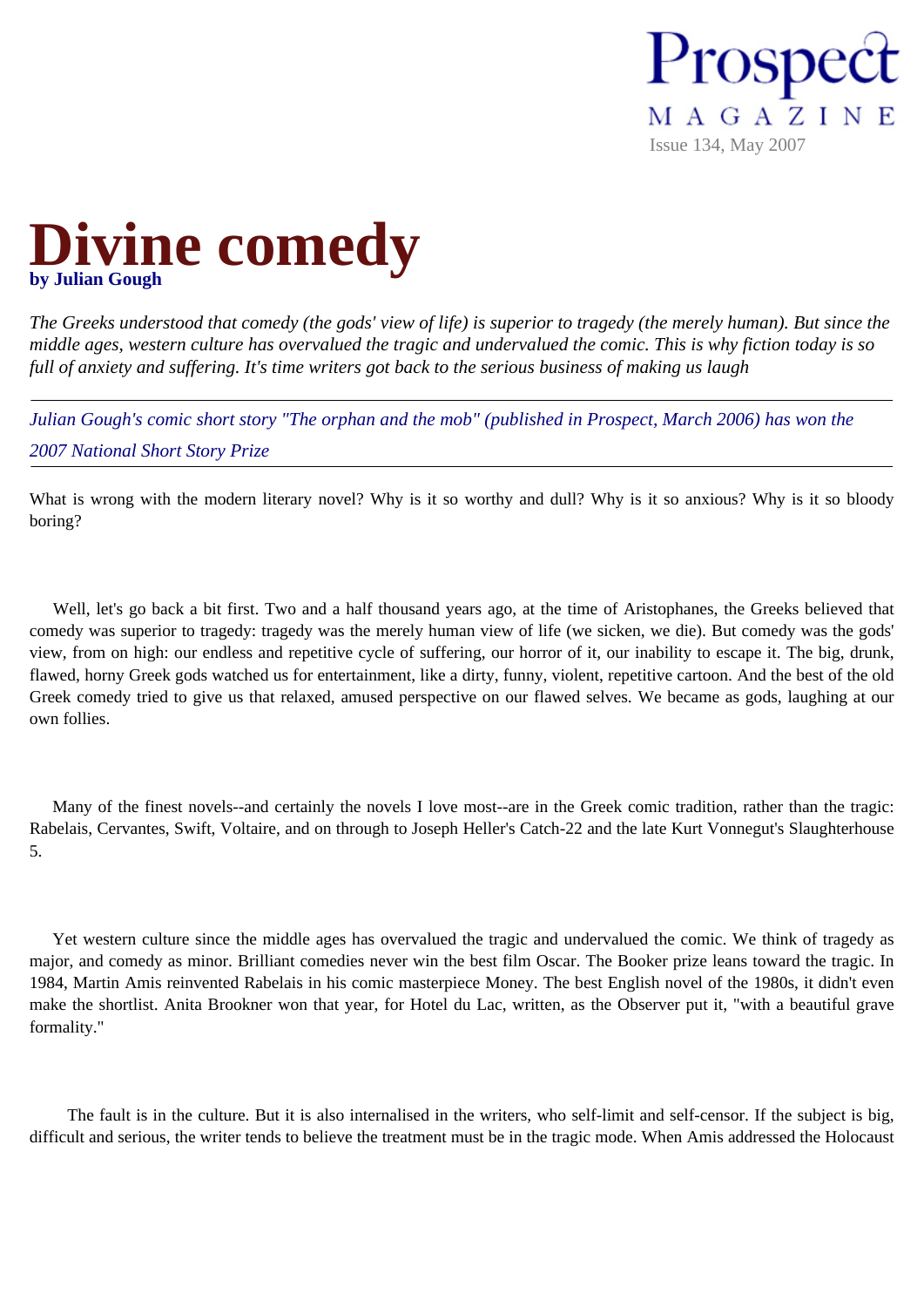in his minor novel Time's Arrow (1991), he switched off the jokes, and the energy, and was rewarded with his only Booker shortlisting.

 But why this pressure, from within and without? There are two good reasons. The first is the west's unexamined cultural cringe before the Greeks. For most of the last 500 years, Homer and Sophocles have been held to be the supreme exponents of their arts. (Even Homer's constant repetition of stock phrases like "rosy-fingered dawn" and "wine-dark sea" are praised, rather than recognised as tiresome clichés.)

 The second reason is that our classical inheritance is lop-sided. We have a rich range of tragedies--Sophocles, Aeschylus and Euripides (18 by Euripides alone). Of the comic writers, only Aristophanes survived. In an age of kings, time is a filter that works against comedy. Plays that say, "Boy, it's a tough job, leading a nation" tend to survive; plays that say, "Our leaders are dumb arseholes, just like us" tend not to.

 More importantly, Aristotle's work on tragedy survived; his work on comedy did not. We have the classical rules for the one but not the other, and this has biased the development of all western literature. We've been off-centre ever since.

 But of course Europe in the middle ages was peculiarly primed to rediscover tragedy: the one church spoke in one voice, drawn from one book, and that book was at heart tragic. All of human history, from the creation, was a story that climaxed with the sadistic murder of a man by those he was trying to save, whose fatal flaw was that he was perfect in an imperfect world. The nicest man ever, he is murdered by everybody. Not only is this tragedy; it is kitsch tragedy, overegged, a joke. It cannot survive laughter, it is too vulnerable to it. And the Bible, from apple to Armageddon, does not contain a single joke.

 The church spoke with one voice because it was on such shaky foundations. The largest and richest property empire of all time had somehow been built on the gospel of the poor. All other voices had to be suppressed, even dissenting gospels. Only once a year, in carnival, on the feast of fools, could the unsayable be said. A fool was crowned king, and gave a fool's sermon from the altar that reversed the usual pieties. But these speeches could not be written down or circulated. They existed in the air, for a day, and were gone. By the late middle ages, the paralysis was almost total. If you change one word of the old Vulgate Bible, the whole thing comes under suspicion. All you could hear was a single voice reading a single book, the Vulgate, a Latin translation from a Greek original. When Erasmus finally retranslated the Bible, threw it open to interpretation, he caused a crisis that ultimately tore the church apart.

 The problem is not specific to Christianity. Islam has always had a problem with comedy at its expense, as Salman Rushdie showed in The Satanic Verses. In Medina, in year two of the Hijra migration, with Mecca not yet fallen, the Prophet asked the faithful to kill the Jewish-Arab poet Ka'b ibn al-Ashraf for reciting his poems satirising the Prophet (and joking about Muslim women). The faithful obliged.

It is interesting, but unsurprising, that all the satirists murdered and allegedly murdered on Muhammad's orders were,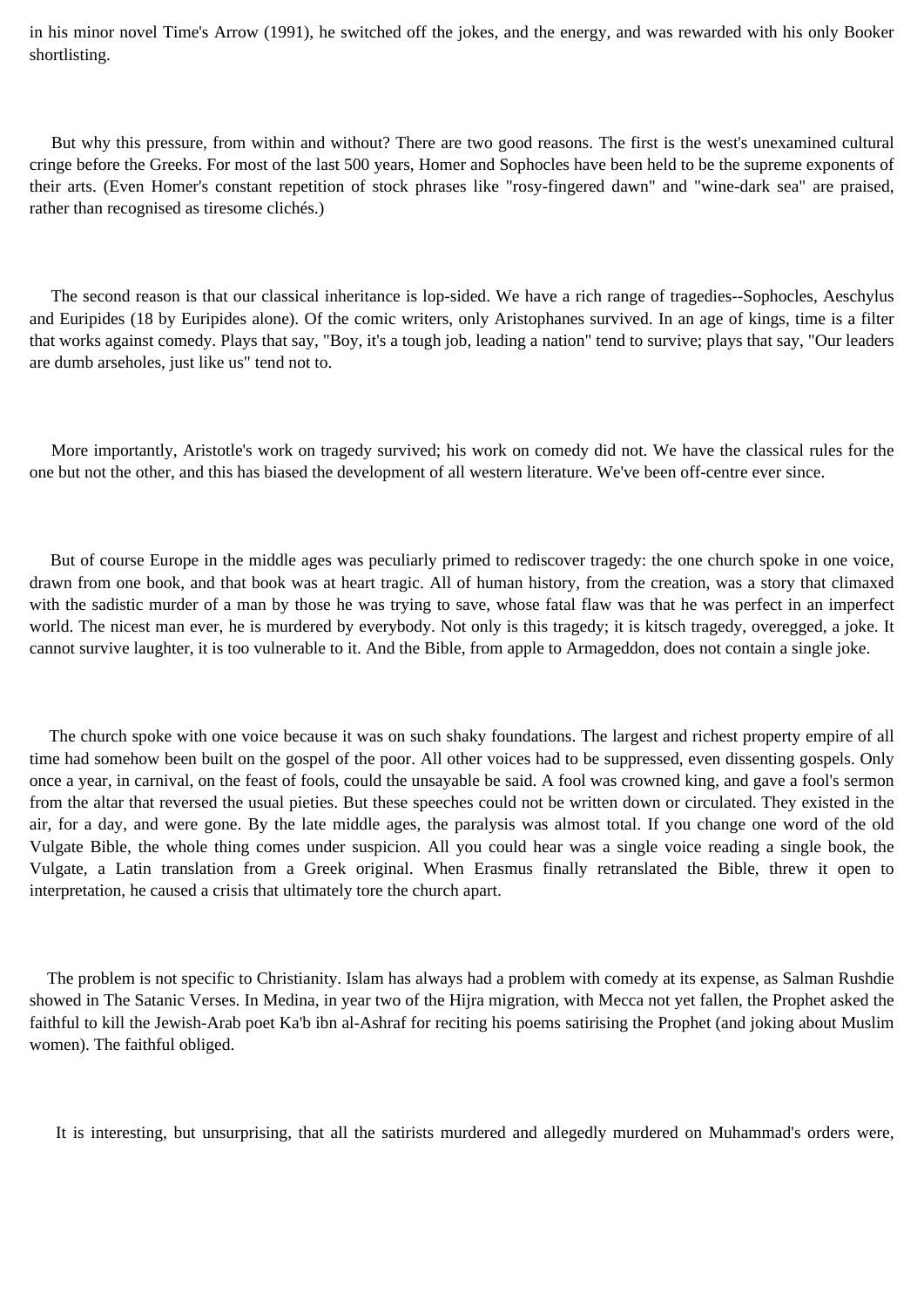among other things, Jewish. With its vigorous tradition of Talmudic debate, and with no Jewish state to stifle or control that debate, Judaism never fell into the paralysis of the younger monotheisms. It was, to put it mildly, never state-approved. Judaism, excluded from the establishment in so many Christian and Muslim nations, has consequently produced a high proportion of the world's great satirists, comedians and novelists. And, in Yiddish, it produced perhaps the world's first compulsively comic, anti-authoritarian language, with its structural mockery of high German.

 In Christian Europe, the Renaissance rediscovery of the classical texts occurred when the habit of submission to authority was at its most extreme. When printing was invented, no one thought to use it for anything other than the Christian Bible, for that was the myth of Europe, the one true myth.

 As writers began moving cautiously away from the theological shore, they still felt the need for a holy book to guide them, to tell them how to write. Aristotle's Poetics provided that. If you wanted to write tragedy or epic, here were the rules. You need not think for yourself. It's particularly sad to see the narrowness of subject matter and style in the pictorial art of the era--Madonna after pink-cheeked Madonna, saint after martyred saint. So much talent, all wasted doing the Renaissance equivalent of Soviet realist art.

 And then something astonishing happened: the invention of the novel privatised myth, because the novel, invented after Aristotle, did not have a holy book. The novelist was on his own. Sometimes he's even a she. There were no rules. The chaos of carnival had found its form. The fool's sermon could be published, could live on. All you learned from Rabelais or Cervantes was to mock everything sacred, all that went before. Including them.

 And the reaction was fierce. Rabelais was jailed for his wild comedies. Voltaire, praised for his early tragedies, was jailed for his satires. Cervantes apparently started Don Quixote in a debtors' prison. All had to flee town on occasion for fear of worse. Printing had to be done abroad, in secret, and the books smuggled to their destinations. The early years of the novel look remarkably like a guerrilla war, as pro-Bible forces try to put down the insurgency of the novel across Europe. Both were fighting for the same piece of territory: the territory inside your head.

 Now a man could invent his own myth and spread it across the world. And the reader, head bowed over the novel, could have a vision without religion: a full vision, transmitted through space and time by marks on paper, using the novelist's arts.

 The novel, when done right--when done to the best of the novelist's abilities, talent at full stretch--is always greater than the novelist. It is more intelligent. It is more vast. It can change your entire internal world. Of course, so can a scientific truth. So can a religious experience. So can some drugs. So can a sublime event in nature. But the novel operates on that high level. Sitting there, alone, quite still, you laugh, you murmur, you cry, and you can come out of it with a new worldview, in a new reality. It's a controlled breakdown, or breakthrough. It's dangerous.

The resistance of the monotheisms to comedy has another, more subtle, cause. The comic point of view--the gods'-eye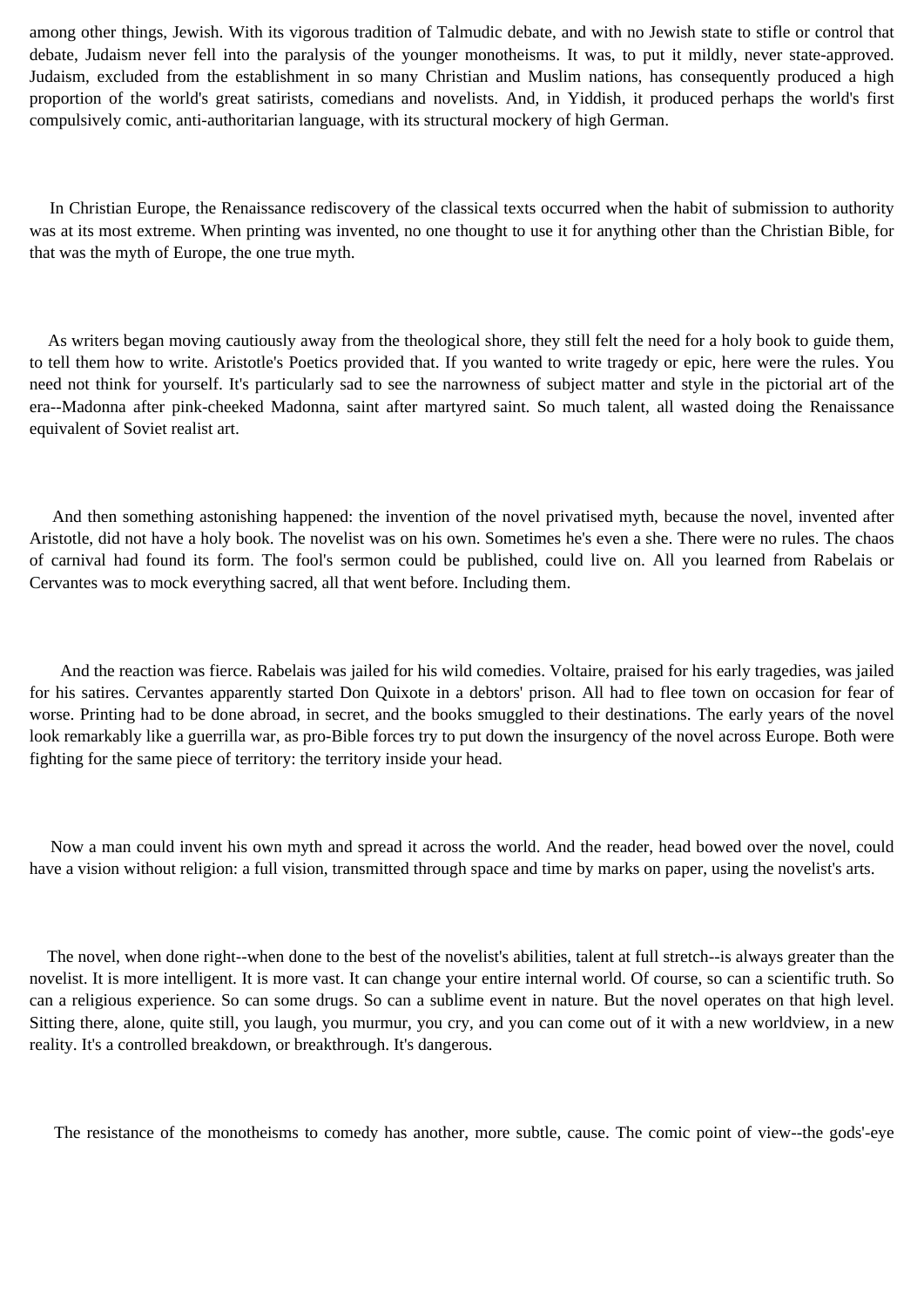view--is much more uncomfortable for a believer in one all-powerful God than it was for the polytheistic Greeks. To have the gods laughing at us through our fictions is acceptable if the gods are multiple, and flawed like us, laughing in recognition and sympathy: if they are Greek gods. But to have the single omnipotent, omniscient God who made us laughing at us is a very different thing: sadistic, and almost unbearable. We do not wish to hear the sound of one God laughing. The western comic novel has often had a harsh, judgemental edge. Swift has a hint of Yahweh about him. But the recent death of God has freed a lot of space for the comic novel. Science has given us a high, impersonal, non-judgemental perspective from which to regard ourselves (brilliantly used by Vonnegut in books like Breakfast of Champions). The various eastern philosophies give us other high vantage points. Indeed, both physics and Zen can handle laughter, and are superb tools for writing the western comic novel because they do not require absolute faith and they do not claim absolute certainty. With freedom from a death-obsessed monotheism and new tools, new places from which to view humanity, we should have entered a golden age of comedy.

 Some writers seized the chance. Evelyn Waugh became perhaps the greatest English novelist of the 20th century by applying a flawless, deadpan, comic technique to everything from modern manners to modern warfare. PG Wodehouse developed the purest comic style of his age but, unlike Waugh, felt no need to apply it to real life. The great comic writers do survive, but are seldom seen as great till much later. The tragic bias remains deep in the industry. And the more original the comic masterpiece, the harder it is to get it through the filters of western commercial publishing. Flann O'Brien's The Third Policeman, one of Ireland's three greatest novels, could not find a publisher in the author's lifetime. John Kennedy Toole's A Confederacy of Dunces was rejected by 36 publishers, and Toole eventually killed himself. Only a decade after his death was it published. Publishing is a form of authority too.

 No, the novel has not, in general, been able to seize its freedom--it has not gone comic. This has consequences. An unnecessary tragic bias, in something so powerful, will cause a great deal of avoidable suffering. Goethe's The Sorrows of Young Werther, with its revoltingly sentimental suicide note, depressed a generation and caused a wave of fashionable suicides across Europe. (They even dressed in the same blue frock coat and yellow waistcoat.) Autobiographical novels are particularly revealing of the bias in the culture: in real life Goethe felt no need to kill himself after his heart was broken, but when he wrote a book about it, it had to be a tragedy and the hero had to die. A comedy would have been far more suitable. It might even have led to a cheerful late 18th-century Europe. But no, he gave us the furrow-browed Romantics.

 Tragically (or comically, depending on your temperament), the bias caused by Aristotle, Sophocles, Euripides, Aeschylus and the church continues today. The youthful brow remains furrowed.

 It would be useful to look at a representative cross-section of the finest young novelists of the US, the largest and most diverse of the English-speaking nations. A big job, but luckily Granta has just carried out the task for me, and announced its Best of Young American Novelists 2, a list of 21 talents. In his summing up, the chair of the judges, Granta editor Ian Jack, mentions death, sorrow, uncertainty and anxiety. "All I know is that we read many books infused by loss and a feeling that present things would not go on forever." (These writers are mostly in their twenties and early thirties!) At the end, Jack regrets the absence from the list of Joshua Ferris, "whose first novel... had the singular distinction among all these writers of making me laugh aloud quite often."

No loud laughter in the whole top 21. Twenty-one Apollos, and not one Dionysus.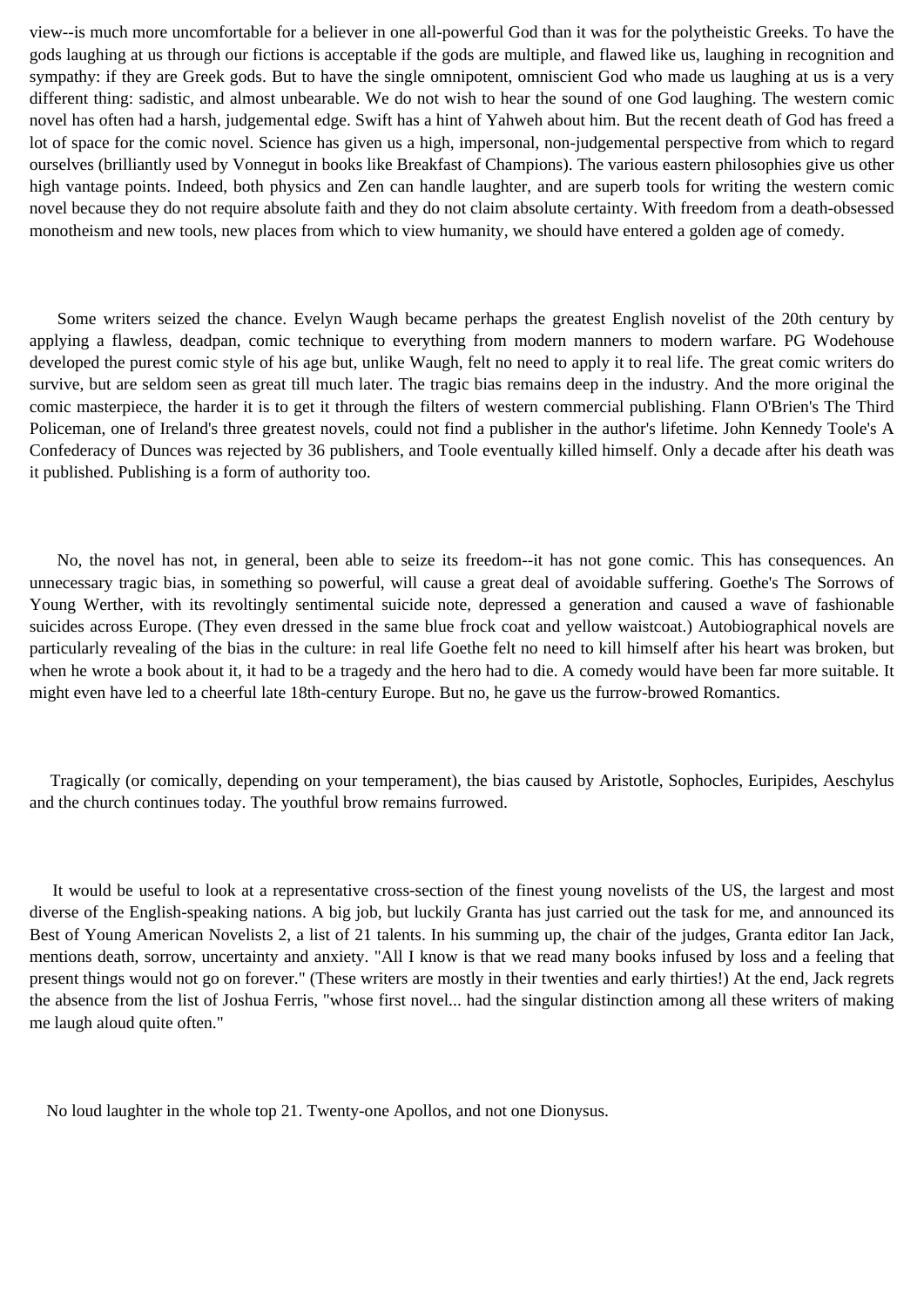"Why so sad, people?" as Zadie Smith asks.

Well, it's just a habit by now. It's so ingrained in our culture that it has become an unexamined default position. What makes it much worse is that it is now being coached, reinforced. All of the writers on the Granta list attended university creative writing programmes. All, in other words, have submitted to authority. This is a catastrophe for them as novelists.

 The novel cannot submit to authority. It is written against official language, against officialdom, and against whatever fixed form the novel has begun to take--it is always dying, and always being born.

 If the literary novel has calcified into genre, the new novelists need to break its underlying, often unspoken rules. To not just question, but to overthrow authority. The novel, at its best, cannot even submit to the authority of the novelist: Gogol burnt his follow-up to Dead Souls because, on reading the book he had just written, he was shocked to find that he profoundly disagreed with it.

 But the universities are authority or they are nothing. As the west has grown secular, the university has, quite organically, taken over from the church as a cross-border entity claiming universality, claiming to influence the powerful but not to wield power. "Education" is the excuse for a self-perpetuating power structure now, just as "religion" was the excuse then. The modern universities could claim to have no single ideology, but the same could be said of the Vatican under the Medicis, or the Borgias.

 The problem is not that the universities are malevolent; they are not. They have no sinister intent in taking over the novel, professionalising it, academicising it. Like most of those who colonise territories that were getting on fine without them, they believe they do no great damage, they believe it's for the novel's good, they believe they are benign, idealistic and quite a bit cleverer than the natives. As ever, none of these beliefs is entirely true.

 The literary novel, by accepting the embrace of the universities, has moved inside the establishment and lost contact with what made it vital. It has, as a result, also lost the mass audience enjoyed by Twain and Dickens. The literary novel--born in Cervantes's prison cell, continued in cellars, bars and rented rooms by Dostoevsky, Joyce and Beckett--is now being written from on high. Not the useful height of the gods, with its sharp, gods'-eye view of all human classes, all human folly, but the distancing, merely human height of the ruling elite, just too high up to see what's happening on the street below.

 Luckily this situation is self-satirising. Campus authority generates campus comedy. The senior academic novelist is trapped in the small world of the university, cut off from the big world, embodying authority yet still driven to write. In this situation the novel, if it is to live, must turn against the novelist. Malcolm Bradbury and David Lodge, writing novels at night, attacked their day-selves, their academic selves, as absurd buffoons whose work was meaningless. And the novelist in them was right.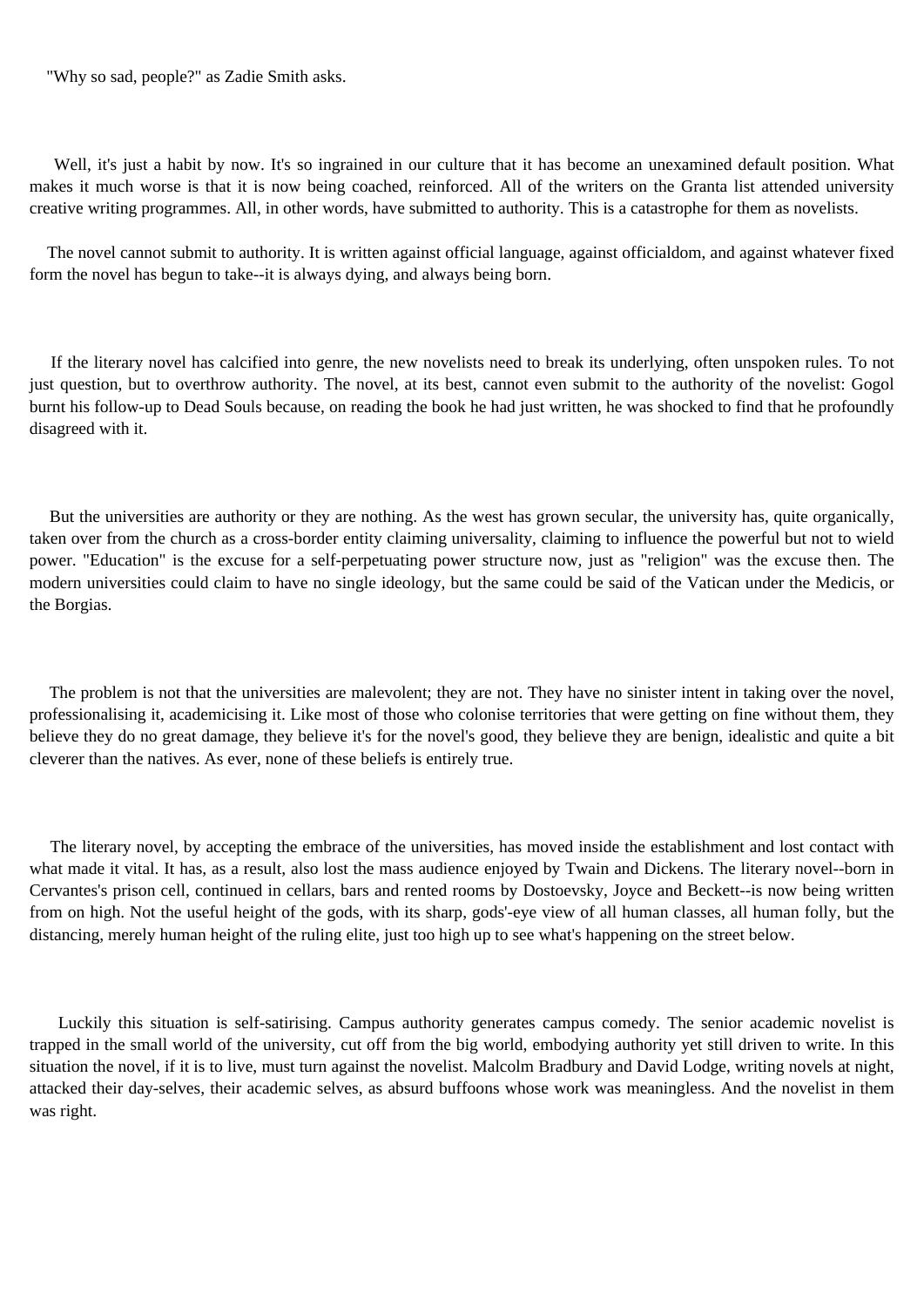The university model, any teaching model, of necessity implies that there is a Platonic ideal novel in some other dimension, which has all the characteristics that make for novelness and that the more of these attributes a novel has, the more like a perfect novel it is. This concept works for the tragic, it works for the epic, it works (less well, but it works) for the lyric, it does not work for the novel because, as Mikhail Bakhtin has pointed out, the novel is the only post-Aristotelian literary form. It is not bound by classical rules. It is not bound by any rules. The novel is not a genre. The novel is always novel. The novel is always coming into being. The novel cannot be taught, because the novel does not yet exist.

 This professionalisation will make poor writers adequate. And will make potentially great writers adequate. Great novelists write for their peers. Poor novelists write for their teachers. If you must please the older generation to pass (a student writing for an older teacher, a teacher writing to secure tenure), you end up with cautious, old-fashioned novels. Worse, the system turns peers into teachers. Destroyed as writers, many are immediately re-employed, teaching creative writing. This is a Ponzi scheme.

 During their second year, students are offered teaching appointments to teach introductory undergraduate creative writing workshops (ENL 5F or ENL 5P) in their genre or are hired as literature TAs or GSRs. (From the website of the English department at the University of California, Davis)

 The damage this is causing to novel, writer and audience is particularly advanced in America. The last 30 years have seen the effects of turning novel writing into an academic profession with a career path. As they became professional, writers began to write about writers. As they became academicised, writers began to write about writing.

 And the language of the American literary novel began to drift away from anything used by human beings anywhere on earth. Thirty years of the feedback loop have led to a kind of generic American literary prose, instantly recognisable, but not as instantly comprehensible. Professions generate private languages designed to keep others out. This is irritating when done by architects. But it is a catastrophe for novelists, and the novel.

 Lastly, a series of thesis units, which is your writing time guided by your thesis committee members, will fulfil the required 36 units. (From the website of the English department at the University of California, Davis)

 Much of their fiction contains not so much tragedy as mere anxiety. Pushed to look for tragedy in lives that contain none, to generate suffering in order to be proper writers, they force themselves to frown rather than smile; and their work fills with a self-indulgent anxiety that could perhaps best be called "wangst."

 To teach is to imply that one would not otherwise learn. Do we teach children to breathe? The illusion that there is a solution comes from the illusion that there is a problem. There is not. The forest is open. Strike out.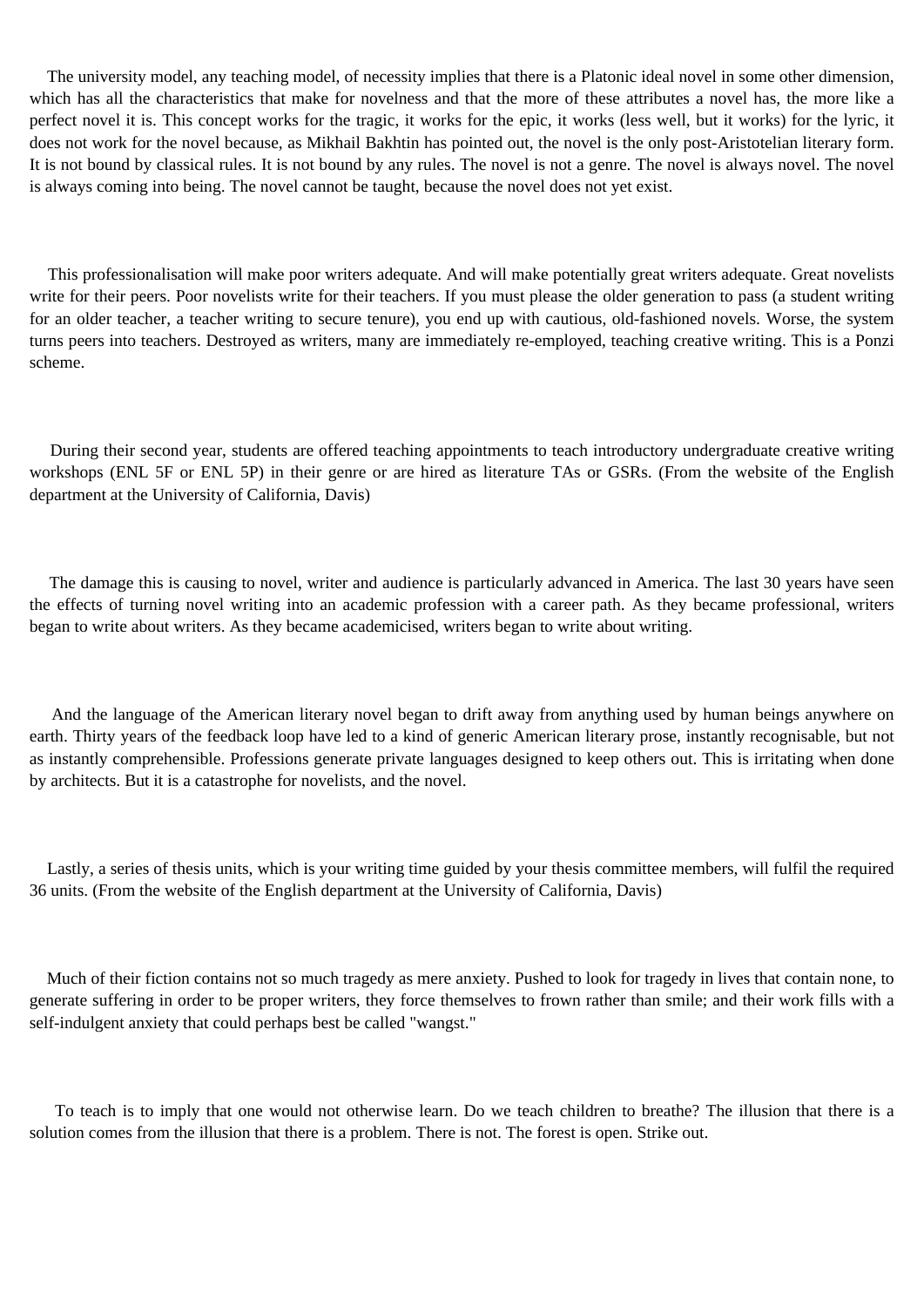The novelist's ambition is not to do something better than his predecessors but to see what they did not see, say what they did not say. Flaubert's poetics does not devalue Balzac's, anymore than the discovery of the North Pole renders obsolete the discovery of America. (Milan Kundera, "The Curtain")

If I don't like what the novel is doing, do I have any suggestions as to what it should do? Perhaps.

 The novel grows by theft and observation, both of real life and of other "newer," yet often more conservative art forms. (Cinema was a tremendous influence on Joyce.) The problem with the novels of, say, John Banville is that, although brilliantly written, they steal only from other novels (and a few oil paintings). His is a universe in which the internet does not exist, and television scarcely exists. Yet new art forms, and their delivery systems, change the way we read the novel, and therefore must change the way we write it. This is not a catastrophe; it is an opportunity. We are free to do new things with the novel, which could not have been understood before now.

 My generation, and those younger, spend a lot of time taking in information not in long, linear, structured, coherent, self-contained units (a film, a novel), but in short bursts, with wildly different tones. A youth spent channel-hopping and surfing the internet rewires the brain. (So does a youth spent reading critical theory: be careful.) See 10,000 Hollywood movies and the journey of the hero becomes utterly predictable: you can see the plot twists and ending coming from the start. Traditional story may have been broken by this overload: certainly it suffers from repetitive strain injury. Television has responded to this crisis. The novel has not.

 A comparison between The Simpsons and a soap opera is instructive. A soap opera is trapped inside the rules of the format; all soaps resemble each other (like psychologically plausible realist novels). What the makers of The Simpsons did was take a soap opera and put a frame around it: "this is a cartoon about a soap opera." This freed them from the need to map its event-rate on to real life: they could map its event-rate on to cartoon life. A fast event-rate is inherently comic, so the tone is, of necessity, comic. But that is not to say it isn't serious. The Simpsons is profoundly serious. And profoundly comic. Like Aristophanes, debating the war between Athens and Sparta by writing about a sex strike by the women of Athens and beyond.

 With its cartoon event-rate, a classic series of The Simpsons has more ideas over a broader cultural range than any novel written the same year. The speed, the density of information, the range of reference; the quantity, quality and rich humanity of the jokes--they make almost all contemporary novels seem slow, dour, monotonous and almost empty of ideas.

 The Sopranos took a more subtle approach to the problem of the broken hero, the broken heroic saga, by deconstructing the hero through psychoanalysis, inside the frame. Twin Peaks and Lost have taken a more ostentatiously radical, metafictive approach to the breakdown of story.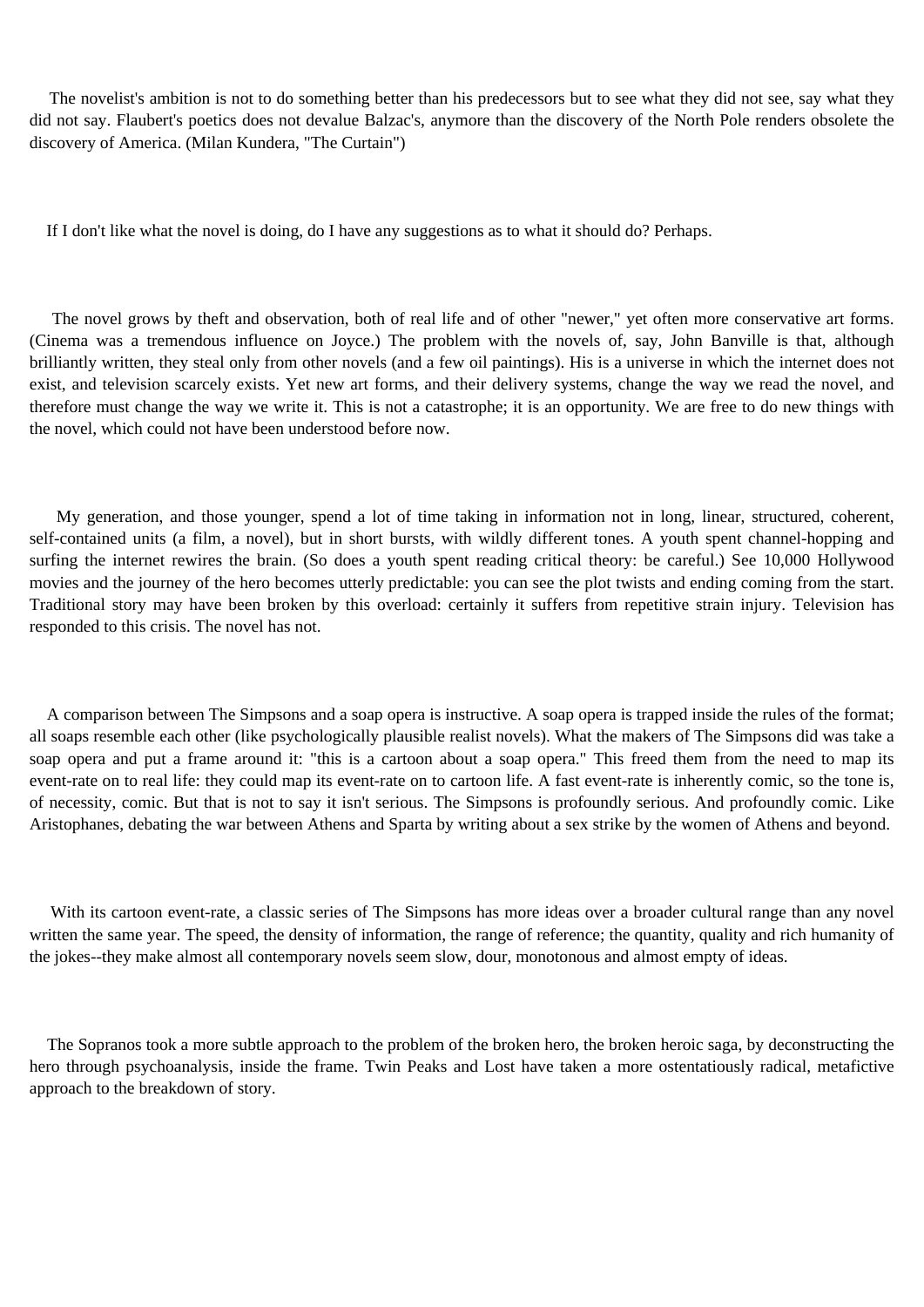Meanwhile, the internet is rapidly becoming Borges's library of Babel, Rushdie's sea of stories: everything is turning up there, in potential promiscuous intercourse with everything else. Everything is happening all at once, in the same place, with no hierarchy. It's as though space and time have collapsed. It's exhilarating, and frightening. Who's capturing that in the novel? Because the novel is the place to capture it. The novel has freedoms which television has not. It can shape and structure multiplicity and chaos in ways the internet cannot.

 Novelists can take from these new art forms new structures and techniques for telling stories, as Joyce did from cinema. But who has? Weirdly, the modernists have a more accurate take on now than the most recent Booker winners. Finnegans Wake reads like a mash-up of a Google translation of everything ever. But John Banville and Anita Desai read like nostalgia (for Nabokov, for Dickens, for traditional virtues, for the canon). They feel far less contemporary than The Waste Land--which is what Bakhtin would call a novelised poem: a poem that escapes Aristotle's Poetics and hitches a ride on the energy of the novel. As Baudrillard should have said: postmodernism never happened. Since Joyce and Woolf (and Eliot), the novel's wheels have spun in the sand.

So steal from The Simpsons, not Henry James.

 Realistic texture and a cartoon event-rate with a broad range of reference: is this a revolutionary new way of writing the novel? Of course not. It's ancient. Voltaire, for example, did it in Candide. But we keep forgetting. The novel is constantly pushed by the culture towards worthiness, towards Aristotle's Poetics, towards tragedy. The next great novel will do to the contemporary literary novel what Cervantes did to the chivalric romance. It's not that contemporary literary novels are bad. Line by line, book by book, they're often wonderful. But in the same few ways. Who needs more of that?

 You may think that to praise The Simpsons at the expense of Henry James makes me a barbarian. Well, it does, but I'm a very cultured barbarian. The literary novel has gone late Roman. It needs the barbarians. It secretly yearns for them. It's leading them on. How many novels influenced by Henry James very politely fought it out for the Booker in 2004?

 GS Frazer, writing about Henry James in 1964, said: "The novelist must recognise that the foundations of the world he walks are dangerously shifting, that we are living in a world of rapid and disturbing change, so that we can neither say with certainty when some new pattern of relative stability will emerge, nor what sort of pattern it might be. Yet the task of the novelist also, since the human heart hungers after permanence, is to project some image of permanence and to give the novel a coherence that life at large does not... possess."

 This is completely wrong. The task of the novelist is precisely the opposite: not to fake a coherence that does not exist, but to capture the chaos that does. And in so doing, perhaps we shall discover that chaos and permanence are not, in fact, opposed. The novel, self-renewing, self-destroying, always the same, always new, always... novel... is the art of permanent chaos.

And to clarify: I don't want everybody to write comedies. I just don't want everybody to write minor, anxious, banal